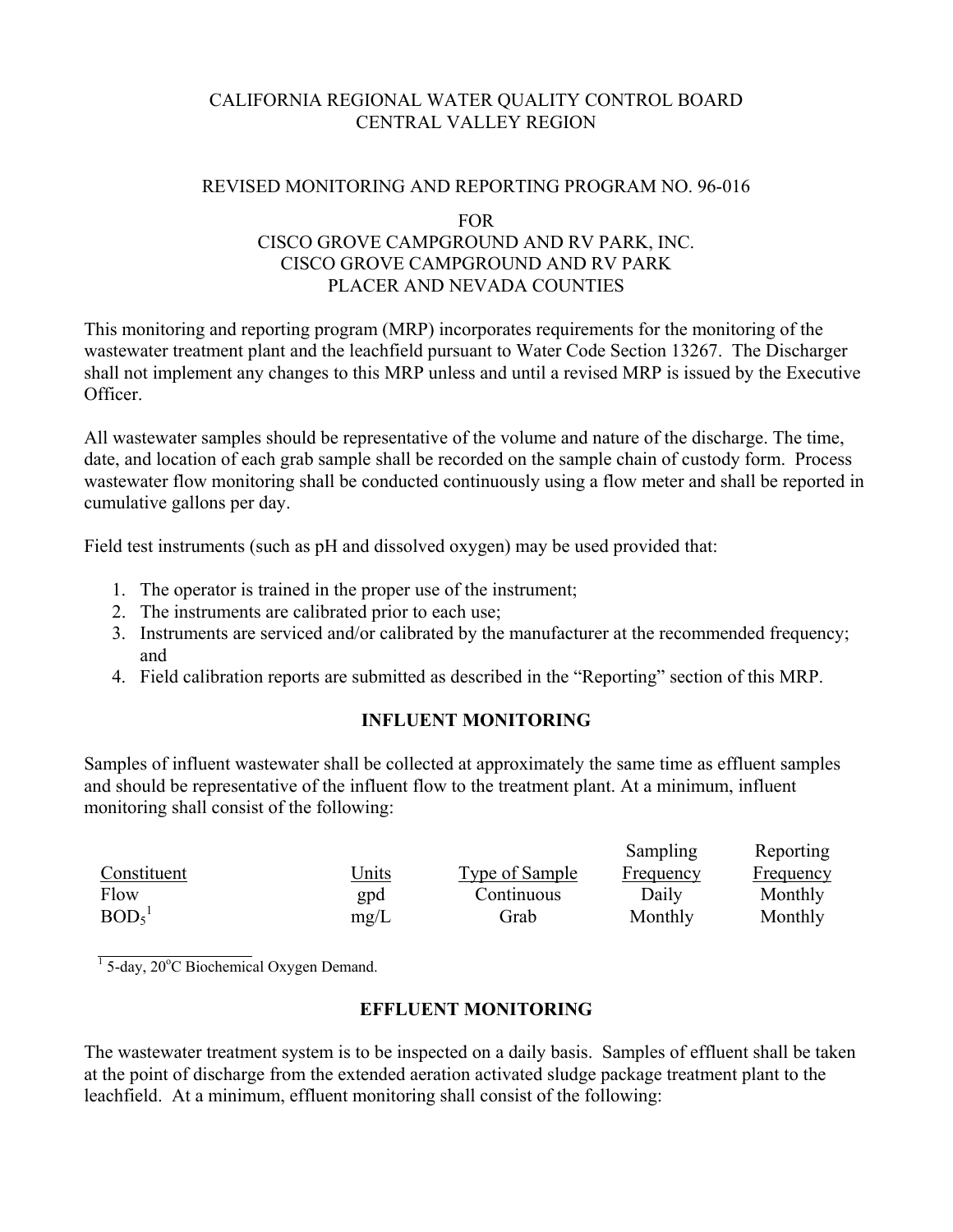### REVISED MONITORING AND REPORTING PROGRAM NO. 96-016 CISCO GROVE CAMPGROUND AND RV PARK, INC. CISCO GROVE CAMPGROUND AND RV PARK PLACER AND NEVADA COUNTIES

|                                 |              |                | Sampling  | Reporting |
|---------------------------------|--------------|----------------|-----------|-----------|
| Constituent                     | Units        | Type of Sample | Frequency | Frequency |
| pH <sup>1</sup>                 | pH Units     | Grab           | Monthly   | Monthly   |
| <b>Total Coliform Organisms</b> | $MPN/100$ ml | Grab           | Monthly   | Monthly   |
| <b>Total Suspended Solids</b>   | mg/L         | Grab           | Monthly   | Monthly   |
| Nitrate as Nitrogen             | mg/L         | Grab           | Monthly   | Monthly   |
| Total Kjeldahl Nitrogen         | mg/L         | Grab           | Monthly   | Monthly   |
| <b>Total Dissolved Solids</b>   | mg/L         | Grab           | Monthly   | Monthly   |
| BOD <sub>5</sub> <sup>2</sup>   | mg/L         | Grab           | Monthly   | Monthly   |

 $<sup>1</sup>$  A hand held field unit may be used to measure pH, and electrical conductivity.</sup>

 $2^2$  5-day, 20 $^{\circ}$ C Biochemical Oxygen Demand.

l

#### **LEACHFIELD AREA MONITORING**

The Discharger shall conduct a visual inspection of the leachfield on a **weekly basis**. Results shall be recorded and submitted with the monthly monitoring report. Photocopies of entries into an operator's log are acceptable. Evidence of surfacing wastewater, erosion, field saturation, runoff, or the presence of nuisance conditions shall be noted in the report. If surfacing water is found, then a sample shall be collected and tested for total coliform organisms and total dissolved solids. In addition to the visual inspections, monitoring of the leachfields shall include the following:

|                                            |              | Type of     | Sampling                      | Reporting                     |
|--------------------------------------------|--------------|-------------|-------------------------------|-------------------------------|
| Constituent                                | Units        | Sample      | Frequency                     | Frequency                     |
| Application Rate <sup>1</sup>              | gal/acre•day | Calculated  | Monthly                       | Monthly                       |
| Leachline Riser<br>Inspection <sup>2</sup> | Inches       | Measurement | Monthly                       | Monthly                       |
| Depth to Groundwater <sup>3</sup>          | $0.01$ Feet  | Measurement | Three Times/Year <sup>4</sup> | Three Times/Year <sup>4</sup> |

<sup>1</sup> The application rate for the leachfield

 $2^2$  The Discharger shall measure and record the distance from the surface of the liquid in the observation port to the surface of

the ground in the active lateral(s).<br><sup>3</sup> Leachfield observation wells located in the three mounds.

<sup>4</sup> During the second, third, and fourth quarters each year.

### **GROUNDWATER MONITORING**

Groundwater samples shall be collected from the four existing groundwater monitoring wells installed around the leachfield. Prior to construction and/or sampling of any additional groundwater monitoring wells, the Discharger shall submit plans and specifications to the Board for review and approval. Once installed, all new wells shall be added to the MRP and shall be sampled and analyzed according to the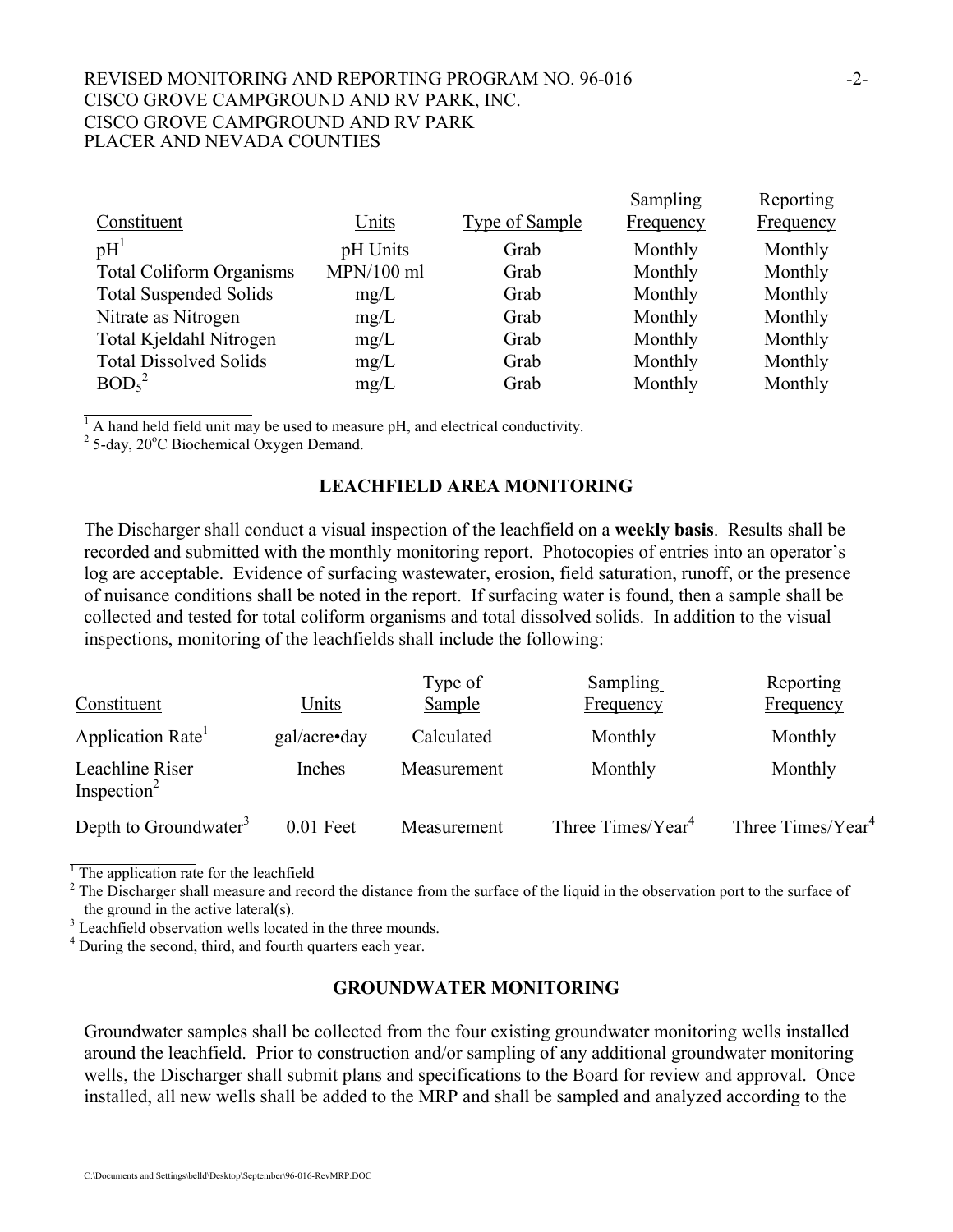### REVISED MONITORING AND REPORTING PROGRAM NO. 96-016 CISCO GROVE CAMPGROUND AND RV PARK, INC. CISCO GROVE CAMPGROUND AND RV PARK PLACER AND NEVADA COUNTIES

schedule below. All samples shall be collected using approved EPA methods and an approved Sampling and Analysis Plan. Groundwater monitoring shall include, at a minimum, the following:

| Constituent                        | Units       | Type of<br><b>Sample</b> | Sampling<br>Frequency <sup>-1</sup> | Reporting<br>Frequency <sup>4</sup> |
|------------------------------------|-------------|--------------------------|-------------------------------------|-------------------------------------|
| Groundwater Elevation <sup>1</sup> | $0.01$ Feet | Measurement              | Three Times/Year                    | Three Times/Year                    |
| Depth to Groundwater               | $0.01$ Feet | Calculated               | Three Times/Year                    | Three Times/Year                    |
| Gradient                           | Feet/Feet   | Calculated               | Three Times/Year                    | Three Times/Year                    |
| <b>Gradient Direction</b>          | Degrees     | Calculated               | Three Times/Year                    | Three Times/Year                    |
| <b>Total Coliform Organisms</b>    | MPN/100ml   | Grab                     | Three Times/Year                    | Three Times/Year                    |
| pH                                 | pH Units    | Grab                     | Three Times/Year                    | Three Times/Year                    |
| <b>Total Dissolved Solids</b>      | mg/L        | Grab                     | Three Times/Year                    | Three Times/Year                    |
| Nitrates as Nitrogen               | mg/L        | Grab                     | Three Times/Year                    | Three Times/Year                    |
| Total Kjeldahl Nitrogen            | mg/L        | Grab                     | Three Times/Year                    | Three Times/Year                    |
| Standard Minerals <sup>3</sup>     | mg/L        | Grab                     | Three Times/Year                    | Three Times/Year                    |
|                                    |             |                          |                                     |                                     |

 $1$  Groundwater elevation shall be based on depth-to-water using a surveyed measuring point elevation on the well and a

surveyed reference elevation.<br><sup>2</sup> Using a minimum of 15 tubes or three dilutions

<sup>3</sup> Standard Minerals shall include, at a minimum, the following elements and compounds: Boron, Calcium, Iron, Magnesium, Manganese, Sodium, Potassium, Sulfate, Total Alkalinity (including alkalinity series), and Hardness. 4 During the second, third, and fourth quarters each year.

## **REPORTING**

In reporting monitoring data, the Discharger shall arrange the data in tabular form so that the date, sample type (e.g., process wastewater effluent, groundwater well, etc.), and reported analytical result for each sample are readily discernible. The data shall be summarized in such a manner to clearly illustrate compliance with waste discharge requirements and spatial or temporal trends, as applicable. The results of any monitoring done more frequently than required at the locations specified in the Monitoring and Reporting Program shall be reported in the next scheduled monitoring report.

As required by the California Business and Professions Code Sections 6735, 7835, and 7835.1, all Groundwater Monitoring Reports shall be prepared under the direct supervision of a Registered Engineer or Geologist and signed by the registered professional.

#### **A. Monthly Monitoring Reports**

Monthly reports shall be submitted to the Regional Board by the **1st day of the second month** following the end of the reporting period (i.e. the August monthly report is due by 1 October). Monthly reports for the months of March, June, September, and December may be submitted as part of the Quarterly Monitoring Report, if desired. The monthly reports shall include the following: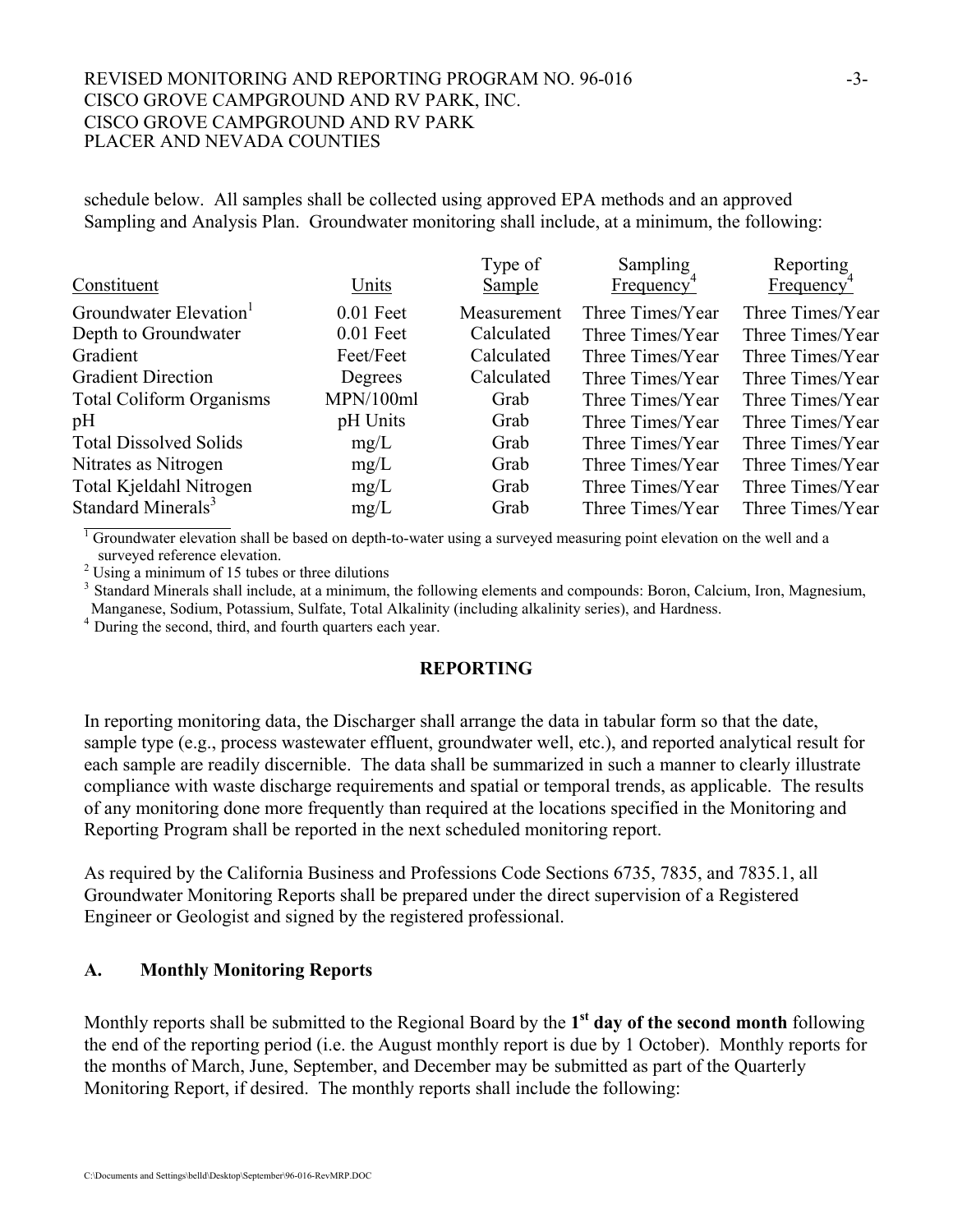- 1. Results of influent, effluent, and leachfield area monitoring;
- 2. A comparison of monitoring data to the discharge specifications and an explanation of any violation of those requirements. Data shall be presented in tabular format;
- 3. If requested by staff, copies of laboratory analytical report(s);
- 4. A calibration log verifying calibration of all hand held monitoring instruments and devices used to comply with the prescribed monitoring program;

## **B. Quarterly Monitoring Reports**

Quarterly Monitoring Reports shall be submitted to the Regional Board by the **1st day of the second month** following the end of the quarter for the second, third, and fourth quarter (i.e. the January-March quarterly report is due by May  $1<sup>st</sup>$ ) each year. The Quarterly Reports shall include the results of all regular monthly monitoring data generated and the results of groundwater monitoring performed. At a minimum, the report shall contain:

- 1. A narrative description of all preparatory, monitoring, sampling, and analytical testing activities. The narrative shall be sufficiently detailed to verify compliance with the WDRs, this MRP, and the Standard Provisions and Reporting Requirements. The narrative shall be supported by field logs for each well documenting depth to groundwater; parameters measured before, during, and after purging; method of purging; calculation of the casing volume; and total volume of water purged.
- 2. Calculation of groundwater elevations, an assessment of the groundwater flow direction and gradient on the date of measurement, comparison to previous flow direction and gradient data, and discussion of seasonal trends, if any.
- 3. A narrative discussion of the analytical results for all media and locations monitored, including spatial and temporal trends, with reference to summary data tables, graphs, and appended analytical reports (as applicable).
- 4. A comparison of monitoring data to the discharge specifications, groundwater limitations, and surface water limitations, and explanation of any violation of those requirements.
- 5. Summary data tables of historical and current water table elevations and analytical results.
- 6. A scaled map showing relevant structures and features of the facility, the locations of monitoring wells and other sampling stations, and groundwater elevation contours referenced to mean sea level datum.
- 7. Copies of laboratory analytical report(s).

# **C. Annual Monitoring Reports**